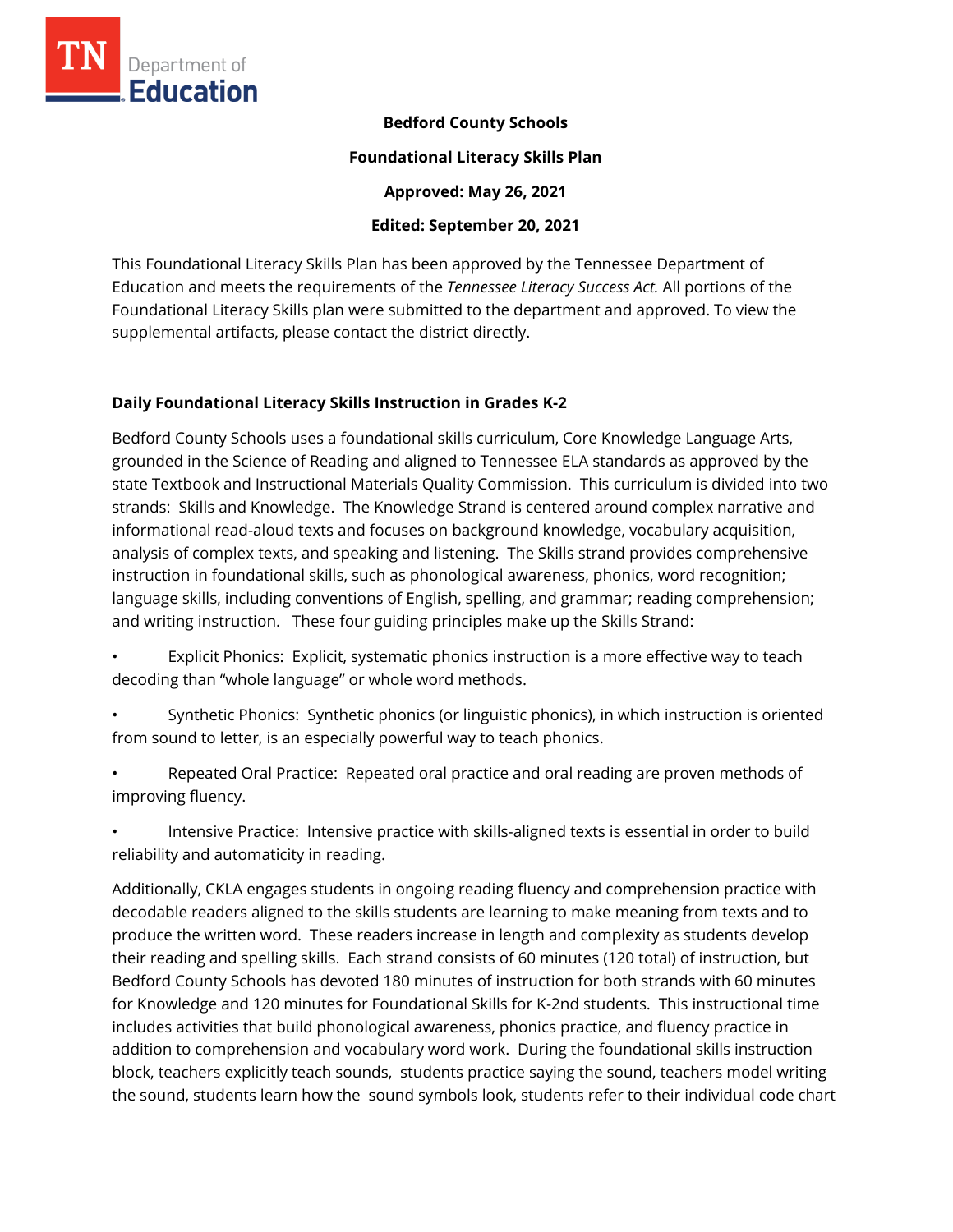on which they write the sound, and students apply the skill in independent practice. As students progress with learning the sounds, they begin to decode blends and digraphs and learn the most common spellings for each sound. Students also practice the sounds in and out of context. Bedford County Schools plans to have K-2nd teachers internalize the CKLA lessons and analyze the lesson pacing of instruction to make sure they remain focused on the intent of the lessons' outcomes and devote the correct amount of time for each portion.

## **Daily Foundational Literacy Skills Instruction in Grades 3-5**

Bedford County Schools uses Great Minds: Wit & Wisdom curriculum for grades 3-5 which has an integrated literacy block grounded in the Science of Reading and aligned to Tennessee ELA standards as approved by the state Textbook and Instructional Materials Quality Commission. Wit & Wisdom is a comprehensive English Language Arts curriculum that helps students celebrate the joy of reading and writing while empowering them to read complex texts. Wit & Wisdom is a 90 minute program, but Bedford County Schools has devoted 120 minutes of instruction for the curriculum. During the integrated ELA block, Bedford County Schools provides 90 minutes of instruction that engages students in texts and activities purposefully sequenced to build knowledge in literature, science, history, social studies, and the arts by incorporating reading, writing, listening, speaking, and viewing. A core lesson sequence in grades 3-5 Wit & Wisdom includes a framework of textspecific content questioning to engage students in the module content and in the process of reading complex texts. Students engage in daily work around reading, understanding, and analyzing complex texts. Students articulate their learning through speaking and writing about their knowledge of the topic of study. Students also have regular practice examining the crafts of writing, speaking, and listening through Craft Questions: students develop responses to the texts they read and grow their critical thinking skills. Some daily lessons give students targeted fluency practice through activities such as reader's theater, poetry readings, and student-led declamation. In addition to directly addressing grade level reading, writing, speaking, and listening standards, Core lessons provide embedded instruction in grade level foundational reading skills such as spelling, language, and vocabulary. One of the instructional routines is an ongoing, sequential, and explicit writing instruction where students learn to write and write to learn. The curriculum meets an evidence-based approach to applying foundational skills within daily lessons through the Deep Dives portion. Bedford County Schools students are engaged in daily 30 minute Deep Dives that follow each core lesson focused on vocabulary study, grammar, morphology, spelling, writing, and fluency. Vocabulary and language skill instruction is also integrated into core lessons, and explicit fluency instruction and meaningful fluency practice occur in each Wit & Wisdom module. Students also practice fluency through homework passages taken from module texts to build fluency and deepen comprehension of those texts. Bedford County Schools plan to train all 3rd-5th teachers on the Achieve the Core Foundational Skills Components and require them to embed foundational skills components during the core lesson when they internalize the lessons.

### **Approved Instructional Materials for Grades K-2**

Amplify - K-5 Core Knowledge Language Arts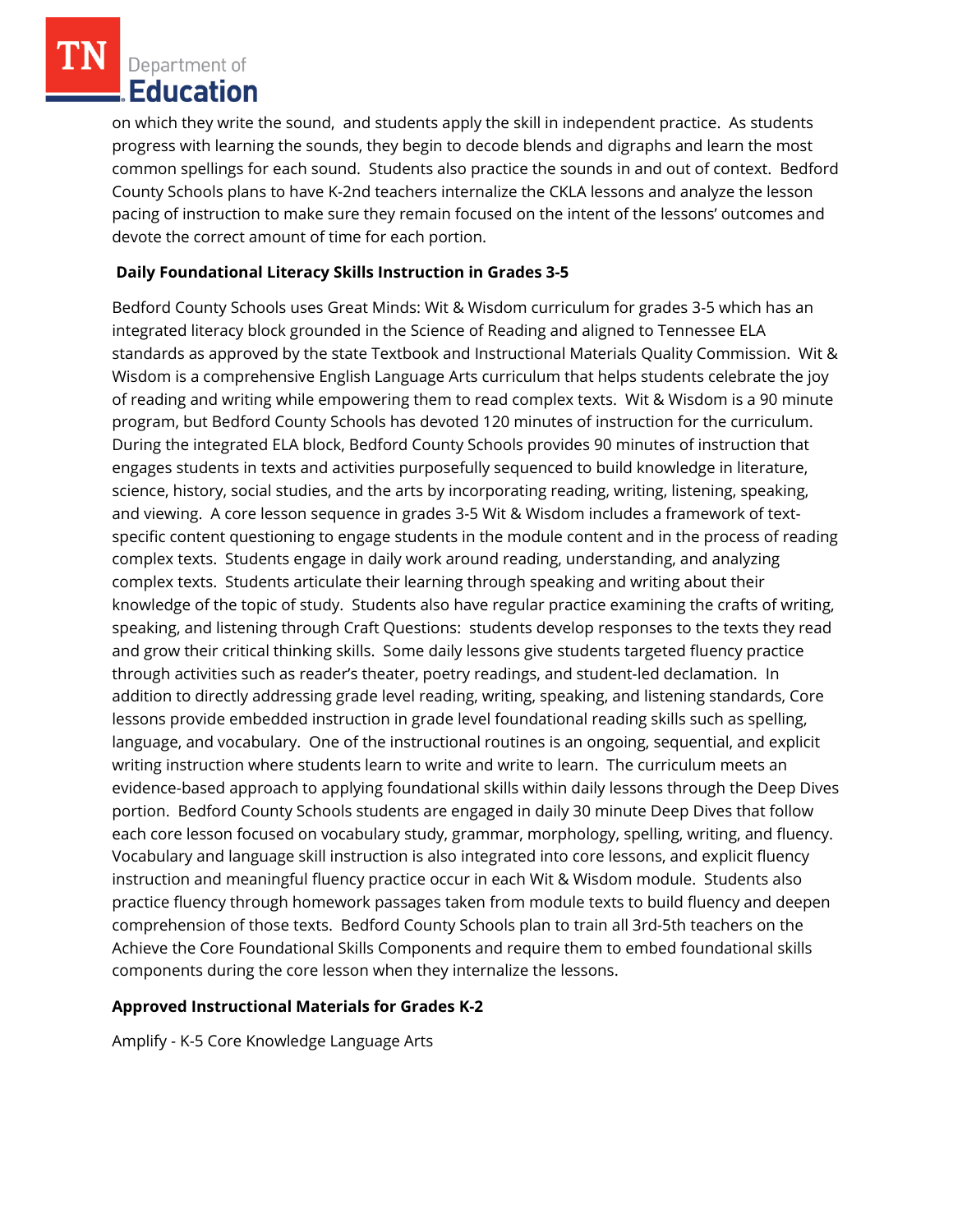### **Approved Instructional Materials for Grades 3-5**

Amplify - K-5 Core Knowledge Language Arts

### **Additional Information about Instructional Materials**

Bedford County Schools has adopted two state approved curriculums (CKLA for K-2nd and Wit & Wisdom for 3rd-5th) for ELA instruction. The district has devoted more time to ELA instruction than required by the two curriculums to allow K-5th teachers to address foundational skills needs. In K-2nd Skills lessons, students are exposed to 100% decodable readers and are able to see and practice the skills learned in context. K-2nd students also have access to a CKLA Hub, a digital student experience designed to connect students to high quality media and apps within the CKAL program. One component of the CKLA Hub is a sounds library that reinforces the sounds learned through correct pronunciations, the correct way to write the symbol for the sounds, and exposure to words with those sounds. The Hub also has the 100% decodables read aloud for students. K-2nd students also have access to CKLA's Amplify Reading, which is a digital personalized learning path that ensures each student receives individual practice and specific skills instruction needed. In 3rd-5th lessons, teachers devote time to small group instruction to address foundational skills deficits.

# **Universal Reading Screener for Grades K-5. This screener complies with RTI<sup>2</sup>and Say Dyslexia requirements.**

Tennessee Universal Reading Screener

### **Intervention Structure and Supports**

Bedford County Schools administers three reading universal screeners to K-5th students. In the fall, K-2nd students are given the Dibels 8th universal screener, and 3rd-5th students are given the EasyCBM universal screener to determine which students have a significant reading deficiency or are "at-risk". Grade level teachers, interventionists, and building administrators review universal screener data to determine which students score between the 0-25th percentile. Students scoring in that range are classified as Tier II or III and in need of reading intervention support and are given a diagnostic (Survey Level Assessment) to determine specific deficits in order to best assign students to a small group with an intervention that will narrow skill gaps. Students receive daily, small-group intervention for at least 30 minutes in their area of greatest deficit.

Bedford County Schools has research-based option for reading intervention support available to our students who are "at-risk" and/or have been identified with a significant reading deficiency. Our recently adopted K-2nd ELA curriculum, CKLA, contains an Assessment and Remediation Guide in which teachers can find activities that directly address targeted skill gaps. They can tailor this to the needs of their RTI group of students. The CKLA Assessment and Remediation Guide provide multiple additional resources for teachers to use as they support students on their path to mastery of gradelevel foundational skills. For grades 3-5, Wit & Wisdom materials provide a range of support for both teachers and students to address specific students' skill gaps and progress monitor for student improvement.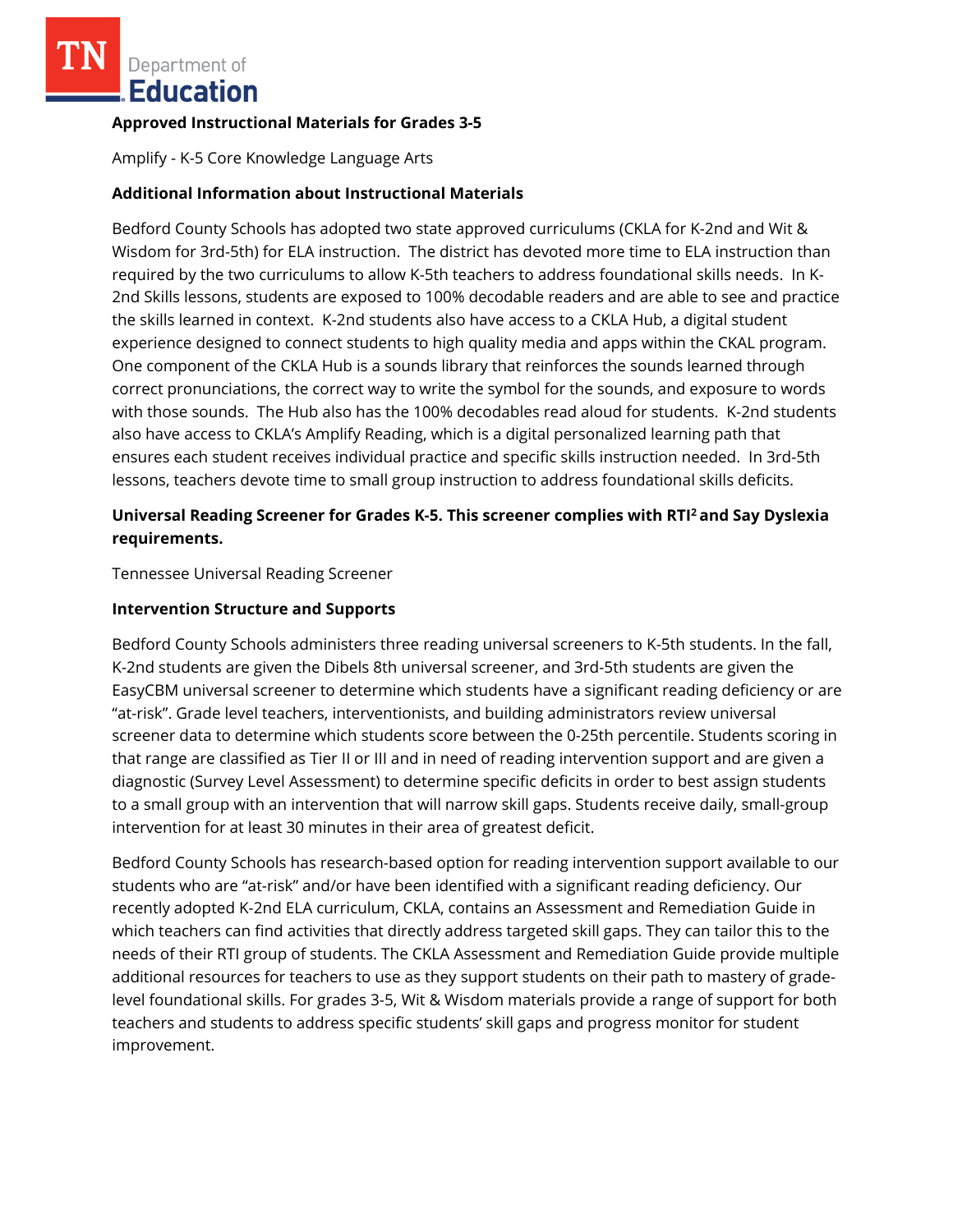Data teams, including classroom teachers, administrators, interventionists, and other support areas (ESL/SPED) teacher will meet every 4.5 weeks to review students' progress monitoring data to make informed decisions regarding RTI. If a student is not making progress, the data team will construct an individualized plan for each student which may include a change to duration, materials used, and intensity. Notification of any RTI changes will be sent home to parents. If the intervention is not proving to be effective, more comprehensive, strategic interventions (such as SPIRE or Read Naturally) become an option. Data teams will determine if a change in the intervention or the person providing the intervention is warranted. The data team also looks at other variables (attendance, engagement, etc.) as part of the decision-making process before a change is made to the programming or provider.

Bedford County Schools K-5 students receive explicit instruction in their area of deficit in small groups using research-based materials and strategies. These students are also screened using additional survey level assessments to determine if they have characteristics of dyslexia. Students who do demonstrate those characteristics receive intensive intervention as outline in the Say Dyslexia Law using programs that meet the law's requirements.

Bedford County Schools uses a research-based supplemental program as one intervention for students with characteristics of dyslexia. The district notifies families of students who demonstrate characteristics of dyslexia. Families are notified that the SPIRE curriculum is used to support those students, as it is based on the Orton-Gillingham approach of systematic, explicit, sequential, phonics-based instruction and is considered a strong support for those students. Interventions take place daily using a grade-level time in the master schedule just for RTI. When students are in their RTI groups, they work on activities and assignments that make them stronger in that skill.

# **Parent Notification Plan/Home Literacy Reports**

Bedford County Schools will explain to parents about the importance of students knowing how to read by grade 3. Parents will be informed that literacy is critical to a student's ability to understand, learn about, and share ideas with the world. Most students can't read the words they know how to say. Reading Comprehension has two parts- Word Recognition and Language Comprehension. In 2019 according to NAEP, the National Association for Education Programs, only 35% of 4th graders were proficient in reading. Reading comprehension is vital by 3rd grade. Children reading at grade level are more likely to stay on grade level over time, graduate from high school, enter and complete post-secondary programs, and remain gainfully employed later in life. Parents want to see their child excel, and it can be frustrating if a child falls behind in reading and math.

Response to Instruction and Intervention (RTI2) is the practice of providing high quality instruction and intervention matched to a student's needs. It involves the frequent monitoring of progress in order to make decisions about changes in instruction or goals. It also involves applying student response data to inform important educational decisions.

Bedford County Schools notifies parents in grades K-5 if their child is "at-risk" for or has a significant reading deficiency (as evidenced by students scoring in the 0-25th percentile) immediately after the fall, winter, and spring universal screeners are administered. Although your child is receiving direct instruction daily in ELA (English/Language Arts) he/she scored below the 25th percentile in one or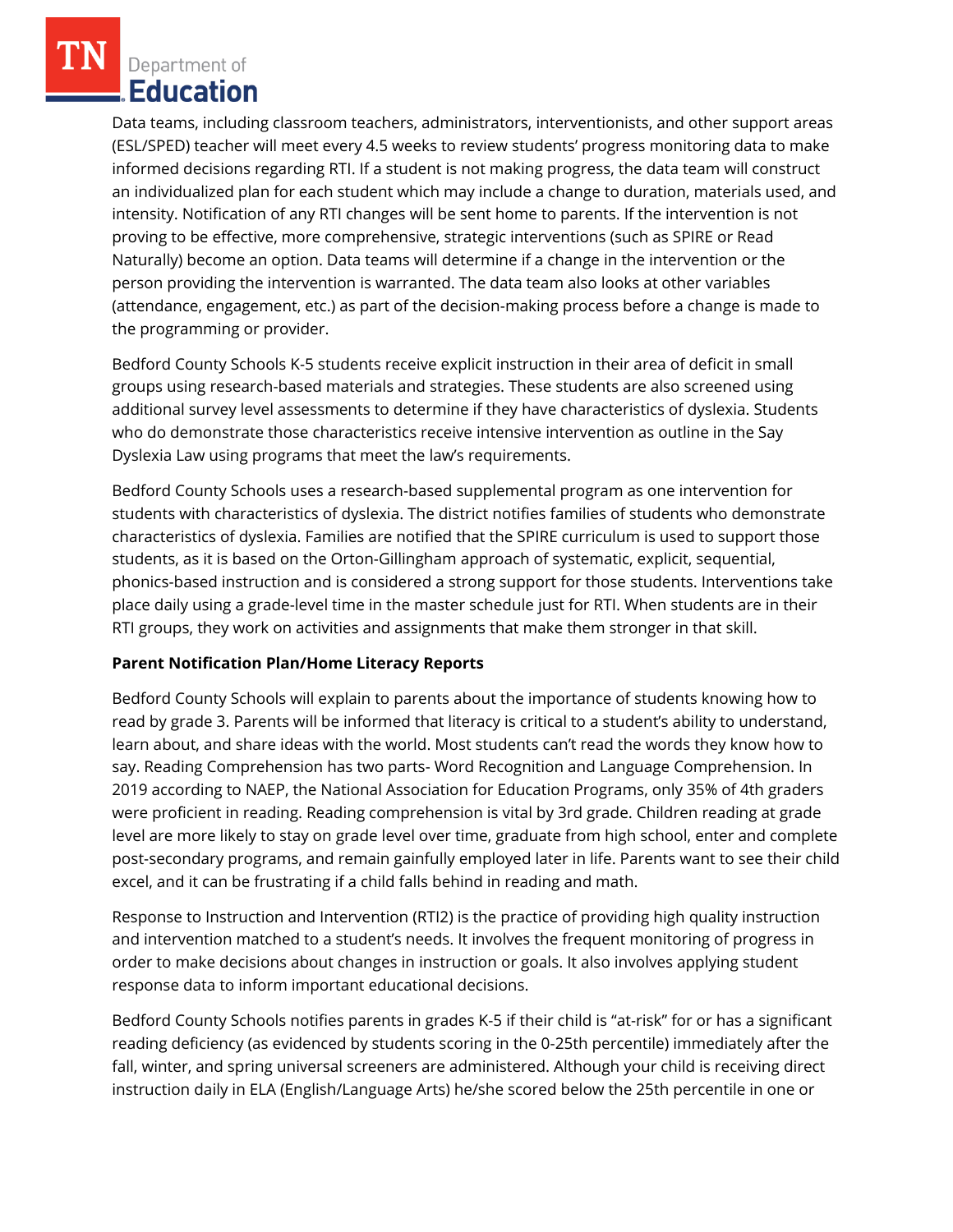more benchmark measures in reading and will benefit from additional academic support in the subject area specified below. Scoring 25th percentile and below indicates your child is not performing on grade level in reading and needs some academic support. Students' scores are communicated in parent-friendly language that provides a clear explanation of student skill gaps and the depth and extent of student needs. Parents are informed about what intervention and the amount of time the student will receive to address the skill deficits. Bedford County Schools' teams analyze students' progress monitoring data, conduct data team meetings every 4.5 weeks, and send notifications home to inform parents about how students are assessed and subsequently their child's progress or lack thereof. In the notifications, school data teams note any changes being made if the child is not showing sufficient progress as evidenced by progress monitoring and universal screener data.

Lastly, Bedford County Schools will suggest the following supports for families to use at home when students are having difficulty.

• Talk with your child's teacher.

• Learn more about the curriculum, assessments, and interventions being used in your child's school.

- Practice skills at home to give your child additional support and maximize your child's success.
- Request a conference and make a list of specific questions to ask during the conference.
- Stay informed about the reading foundational skills taught in school and review those with your child.
- Check to see if the school has an after-school tutoring program.
- At the end of the school year, check with your child's school about Summer Learning Camp opportunities.
- Check with your child's school about how to order the at-home reading kits.
- Sign up for the Ready4K app to receive weekly text messages that will provide family activities that support literacy learning.
- Check your local public library for reading opportunities
- Have your child continue to work on their Amplify Reading computer program while at home.
- Sign up to receive the PBS Foundational Skills lesson videos.
- Check out links to the Florida Center for Reading Research for literacy activities for families.

### **Professional Development Plan**

Prior to the 2020-2021 school year, all district instructional staff, building elementary principals, instructional coaches, and K-3rd teachers received 8 hours of the Foundations of Literacy Instruction (FOLI) training. Each year, new K-3rd teachers received the entire FOLI training and were trained by instructional coaches. Returning K-3rd teachers received a yearly overview from instructional